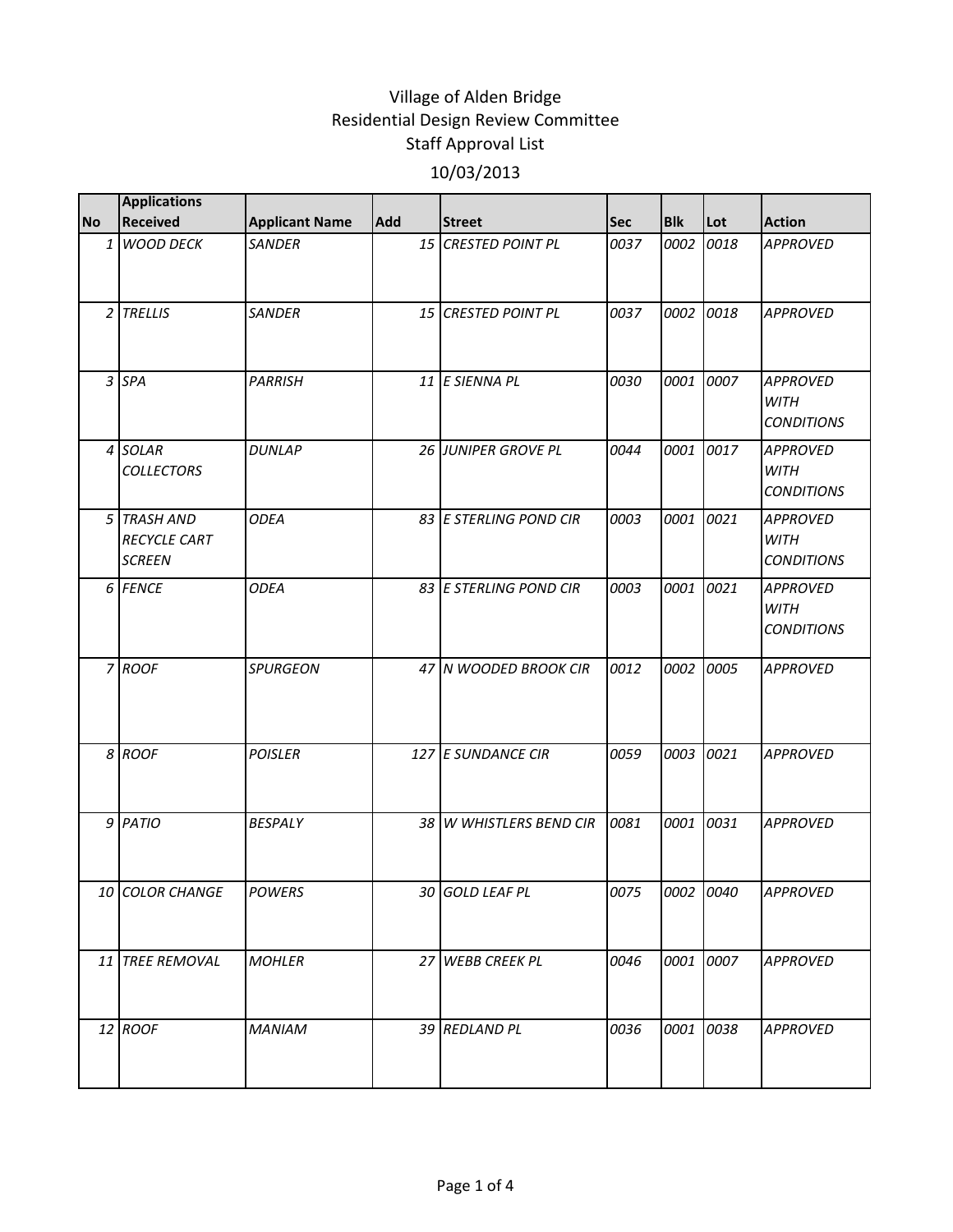| <b>No</b> | <b>Applications</b><br><b>Received</b> | <b>Applicant Name</b> | <b>Add</b> | <b>Street</b>          | Sec  | <b>Blk</b> | Lot  | <b>Action</b>                                       |
|-----------|----------------------------------------|-----------------------|------------|------------------------|------|------------|------|-----------------------------------------------------|
|           | 13 PATIO                               | <b>MULVILLE</b>       |            | 6 WYNNOAK DR           | 0057 | 0001       | 0085 | <b>APPROVED</b>                                     |
|           |                                        |                       |            |                        |      |            |      |                                                     |
|           | 14 PATIO                               | <b>MEYER</b>          |            | 26 ALMOND BRANCH PL    | 0057 | 0002       | 0026 | <b>APPROVED</b>                                     |
|           | 15 FENCE                               | <b>STRICKLAND</b>     |            | 41 BARONGATE CT        | 0019 | 0001       | 0057 | <b>APPROVED</b>                                     |
|           | 16 FENCE                               | <b>MADDOX</b>         |            | 90 THISTLE BROOK PL    | 0013 | 0001       | 0057 | <b>APPROVED</b><br><b>WITH</b><br><b>CONDITIONS</b> |
|           | 17 PAVERS                              | LAIRD                 |            | 131 N DOWNY WILLOW CIR | 0060 | 0001       | 0033 | <b>APPROVED</b>                                     |
|           | 18 ROOF                                | VALDES                |            | 135 W SUNDANCE CIR     | 0059 | 0003       | 0019 | <b>APPROVED</b>                                     |
|           | 19 ROOF                                | <b>DAIGLE</b>         |            | 159 N WILLOW POINT CIR | 0033 | 0002       | 0003 | <b>APPROVED</b>                                     |
|           | 20 FENCE                               | <b>HARSY</b>          |            | 39 CHELSEA BRIDGE CT   | 0054 | 0002       | 0013 | <b>APPROVED</b><br>WITH<br><b>CONDITIONS</b>        |
|           | $21$ ROOF                              | <b>LEONI</b>          |            | 58 CAMBER PINE PL      | 0061 | 0001       | 0026 | <b>APPROVED</b>                                     |
|           | 22 ARBOR                               | <b>TOUPS</b>          | 78         | W SIENNA PL            | 0031 | 0001       | 0013 | <b>APPROVED</b>                                     |
|           | 23 GENERATOR                           | <b>TOUPS</b>          |            | 78 W SIENNA PL         | 0031 | 0001       | 0013 | <b>APPROVED</b><br>WITH<br><i>CONDITIONS</i>        |
|           | 24 FENCE                               | <b>BOARD</b>          |            | 159 N WYNNOAK CIR      | 0057 | 0001       | 0037 | <b>APPROVED</b><br><b>WITH</b><br><b>CONDITIONS</b> |
|           | 25 POOL                                | <b>BOARD</b>          |            | 159 N WYNNOAK CIR      | 0057 | 0001       | 0037 | <b>APPROVED</b><br><b>WITH</b><br><b>CONDITIONS</b> |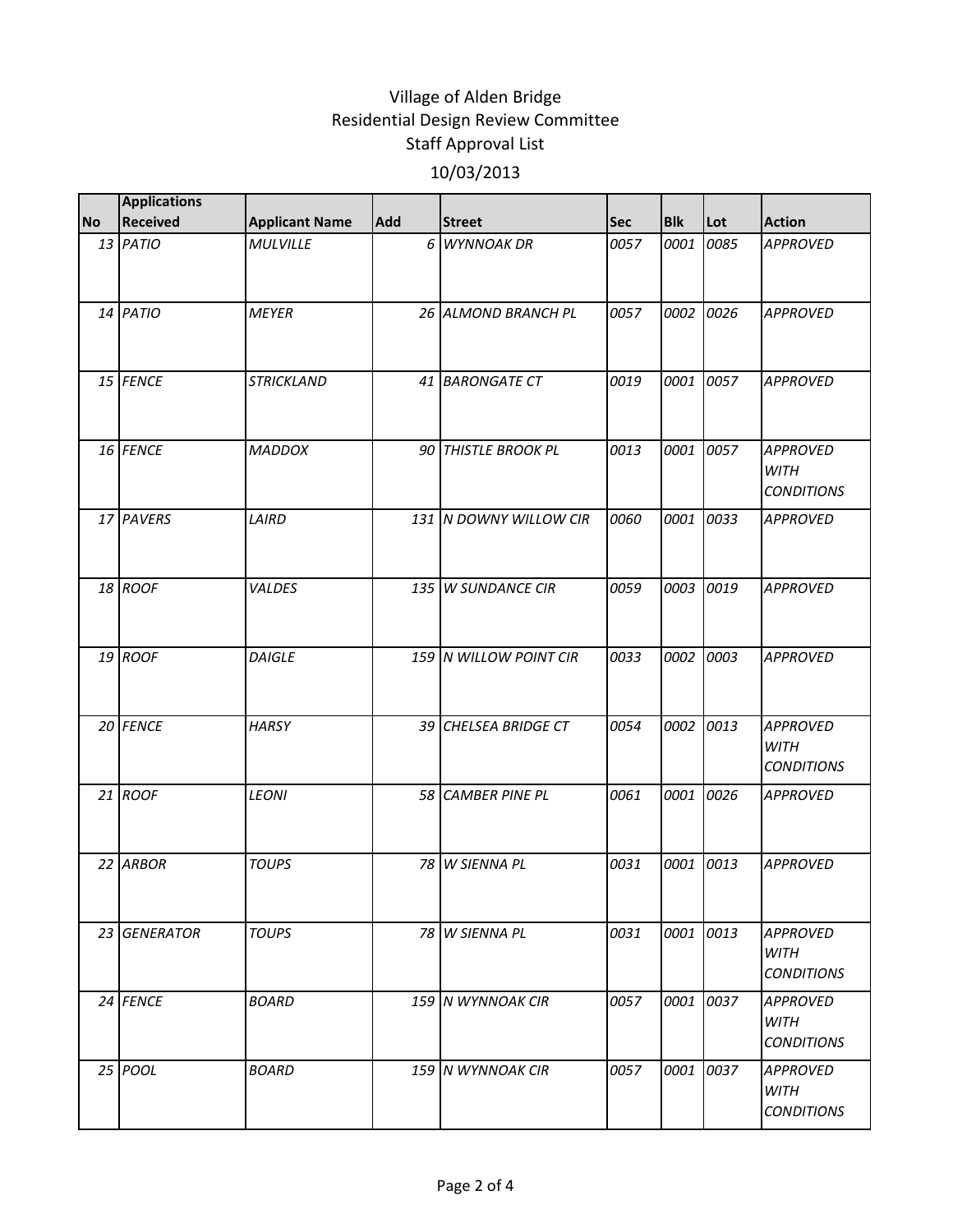|           | <b>Applications</b> |                       |            |                         |            |            |      |                                                     |
|-----------|---------------------|-----------------------|------------|-------------------------|------------|------------|------|-----------------------------------------------------|
| <b>No</b> | <b>Received</b>     | <b>Applicant Name</b> | <b>Add</b> | <b>Street</b>           | <b>Sec</b> | <b>Blk</b> | Lot  | <b>Action</b>                                       |
|           | 26 PATIO            | <b>WING</b>           |            | 14 MERIT WOODS PL       | 0008       | 0003       | 0012 | <b>APPROVED</b>                                     |
|           | 27 PERGOLA          | <b>WING</b>           |            | 14 MERIT WOODS PL       | 0008       | 0003       | 0012 | <b>APPROVED</b><br><b>WITH</b><br><b>CONDITIONS</b> |
|           | 28 ROOF             | <b>SEMAN</b>          |            | 19 SENTINEL PL          | 0004       | 0002       | 0016 | <b>APPROVED</b>                                     |
|           | $29$ ROOF           | <b>ABTAHI</b>         |            | 94 E FAIRBRANCH CIR     | 0044       | 0001       | 0025 | <b>APPROVED</b>                                     |
|           | 30 FENCE            | <b>PETTITT</b>        |            | 110 W ELM CRESCENT PL   | 0004       | 0001       | 0023 | <b>APPROVED</b><br><b>WITH</b><br><b>CONDITIONS</b> |
|           | 31 TREE REMOVAL     | <b>STOBBE</b>         |            | 66 S PLUM CREST CIR     | 0064       | 0001       | 0023 | <b>APPROVED</b>                                     |
|           | 32 ROOF             | WALLACH               |            | 23 ALMOND BRANCH PL     | 0057       | 0002       | 0014 | <b>APPROVED</b>                                     |
|           | 33 ROOF             | <b>DUNN</b>           |            | 94 E SUNDANCE CIR       | 0059       | 0004       | 0008 | <b>APPROVED</b>                                     |
|           | 34 TRAMPOLINE       | <b>MENSINGER</b>      |            | 66 E SUNDANCE CIR       | 0059       | 0004       | 0015 | <b>APPROVED</b>                                     |
|           | 35 WOOD DECK        | <b>PATTERSON</b>      |            | 11 S YORK GATE CT       | 0019       | 0001       | 0009 | <b>APPROVED</b>                                     |
|           | 36 ROOF             | <b>WOOD</b>           |            | 109 N APPLE SPRINGS CIR | 0059       | 0001       | 0048 | <b>APPROVED</b>                                     |
|           | 37 PERGOLA          | <b>STRAIN</b>         |            | 18 WRENS SONG PL        | 0010       | 0003       | 0072 | <b>APPROVED</b><br><b>WITH</b><br><b>CONDITIONS</b> |
|           | 38 PATIO            | <b>STRAIN</b>         |            | 18 WRENS SONG PL        | 0010       | 0003       | 0072 | <b>APPROVED</b><br><b>WITH</b><br><b>CONDITIONS</b> |